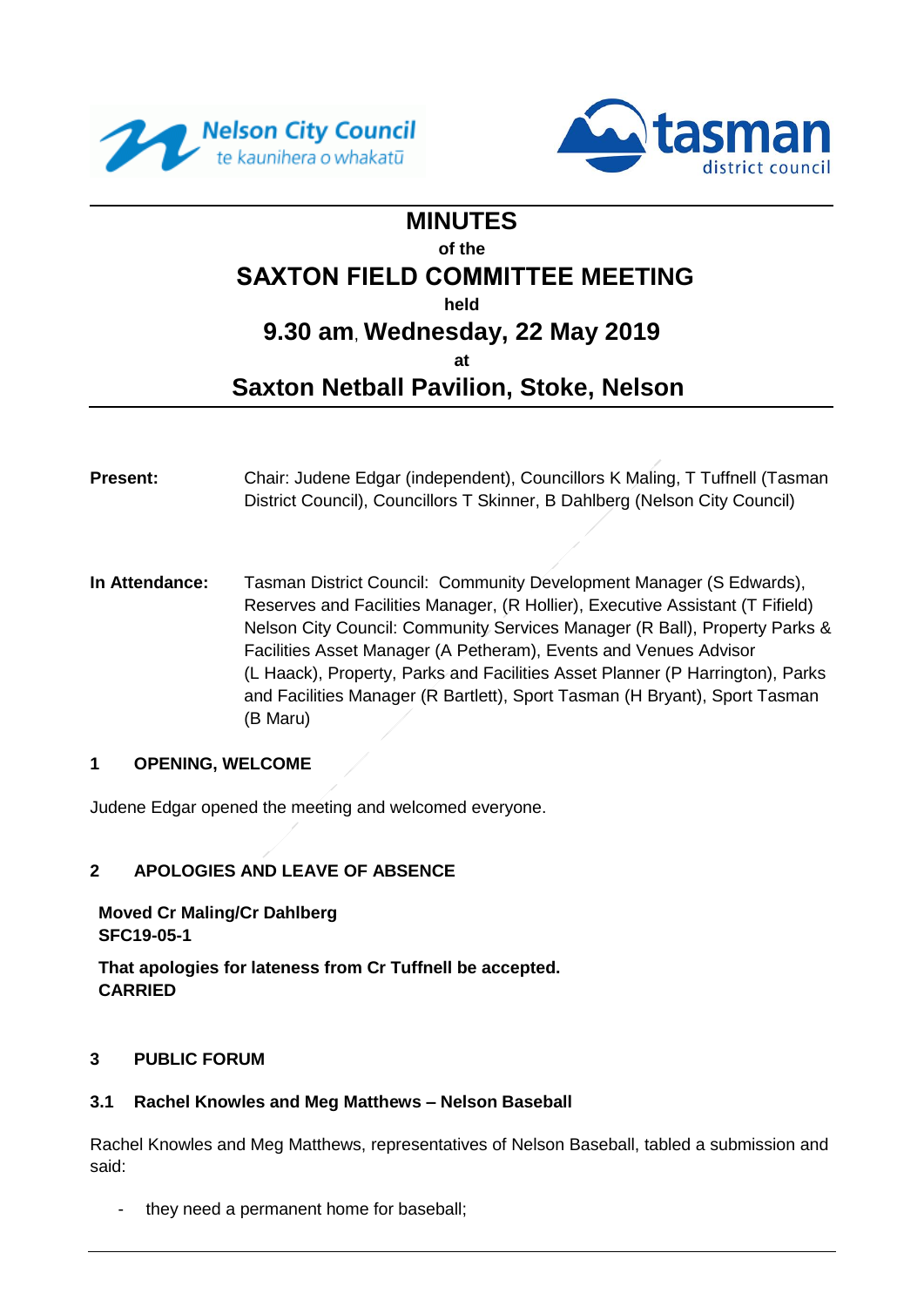- the grounds at Champion Green need upgrading as they are unsafe to play baseball;
- they used the Avery fields to play during the latter half of the season which was a huge success but the footballers started training so they are unable to use the fields anymore;

*Cr Tuffnell arrived at the meeting at 9.33 am.*

- they would love to use Champion Green permanently as it has access to toilets, changing rooms, storage and great parking. If work can be done through the winter season, it would make it the best home for baseball in the region:
- their club has great fundraising opportunties and could raise money to contribute towards an artificial turf and fencing;
- their relationship with Nelson Softball is better and both codes are working together. They submitted a proposal to Baseball New Zealand to host under an 13s tournament.

#### **3.2 Nick Foster – General Manager of Nelson Bays Football**

Nick Foster, General Manager of Nelson Bays Football said:

- he has met with the Champion Green facilities committee and Nelson Bays Football support the Champion Green development as another useful facilty for a variety of sports to use;
- the club currently has 2200 players in the region;
- Saxton Field has flat usuable grounds;
- believes that the Champion Green area is the next stage to be developed and football could use the grounds. This will bring more Saturday football to this ground;
- wholeheartedly supports more changing rooms and shower facilities especially for females.

#### **3.3 Murray Cameron**

Murray Cameron, a member of the Champion Green facilities committee, tabled a document and commented:

- he thanked the councils for putting in the new carpark. The Champion Green facilities committee would like to be involved in planning the connecting roads. They think that the road should not be connected to the one just finished;
- noted that the biggest users that utilise the velodrome are parents with young children;
- good long term planning to review the Saxton Field Reserve Management Plan. They would like to be part of the consultation;
- they liked the SWOT analysis and the marketing report;
- some users do not want the velodrome lights as you can't ride there at night anyway;
- the donated sun shade will block the vision of the track if it is not placed correctly;
- doesn't think the junior mountain bike track is necessary; and
- some capital projects need to be looked at so that the proposed Champion Green Facility can be brought forward.

# **4 DECLARATIONS OF INTEREST**

Nil

# **5 LATE ITEMS**

Nil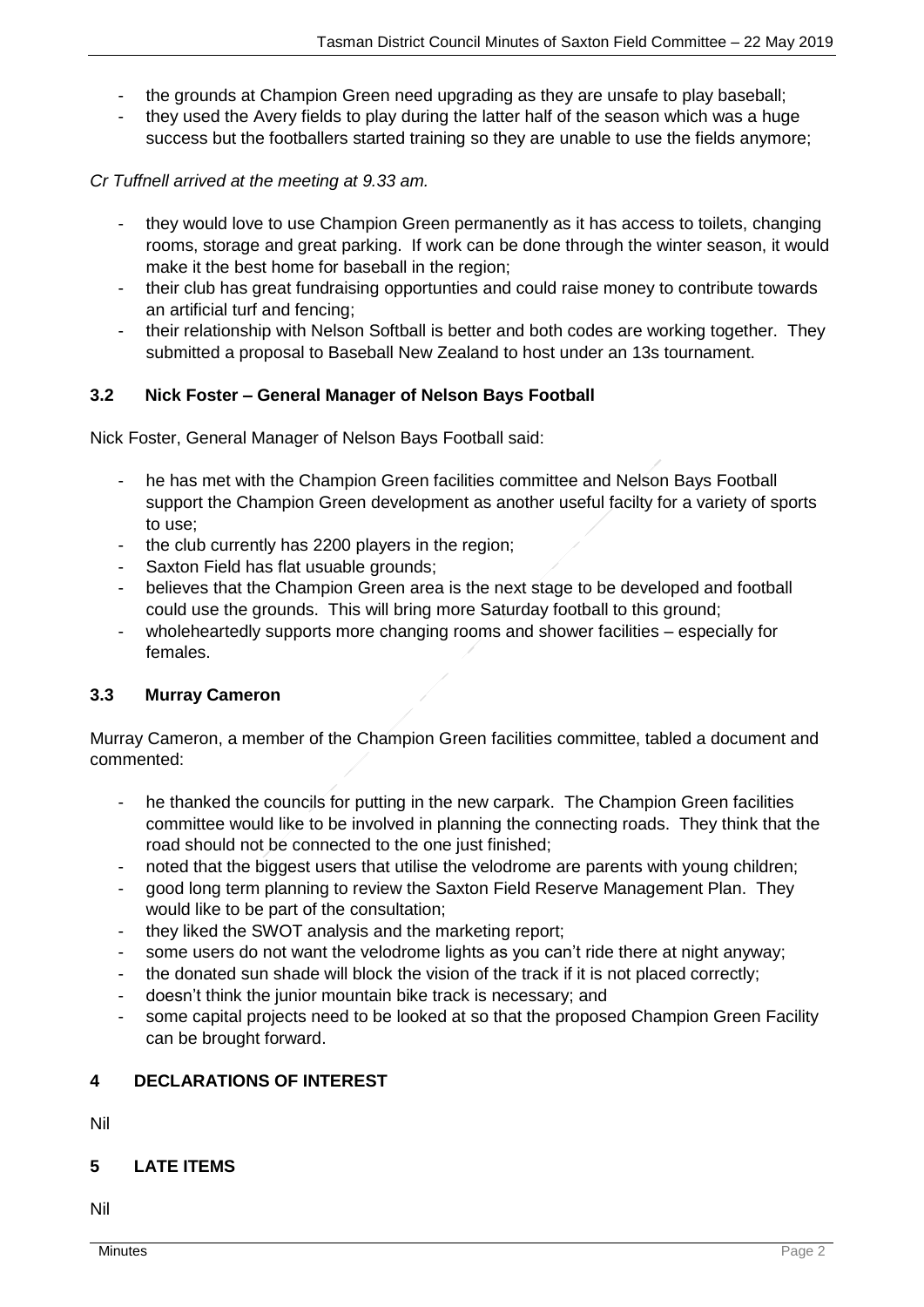#### **6 CONFIRMATION OF MINUTES**

**Moved Cr Tuffnell/Cr Skinner SFC19-05-2**

**That the minutes of the Saxton Field Committee meeting held on Wednesday, 14 November 2018, be confirmed as a true and correct record of the meeting.**

**CARRIED**

**Moved Cr Tuffnell/Cr Skinner SFC19-05-3**

**That the confidential minutes of the Saxton Field Committee meeting held on Wednesday, 14 November 2018, be confirmed as a true and correct record of the meeting.**

### **CARRIED**

### **7 PRESENTATIONS**

Nil

### **8 REPORTS**

### **8.1 Saxton Field Vision and Objectives and Reserve Management Plan Review**

Susan Edwards, Community Development Manager, spoke to the report which sought the Committee's agreement to the vision and objective statements for Saxton Field. The report also advised the Committee of the proposed process and timeline for reviewing the Saxton Field Reserve Management Plan.

Discussion ensued on the Saxton Field Workshop Analysis which was attached to the report. A copy of this document is attached to these minutes. There were a few minor suggested changes. It was noted that this wording is for pre-consultation and is not the final wording.

Ms Edwards said a contractor will be employed for the Reserve Management Plan work. Tasman District Council has a budget for this coming financial year with the understanding that Nelson City Council will cover the budget for the following year.

It was advised that the SWOT analysis information would be circulated to sport and recreation members and all councillors so that the information can be read by the wider group.

#### **Moved Cr Dahlberg/Cr Maling SFC19-05-4**

**That the Saxton Field Committee:**

- **1. receives the Saxton Field Vision and Objectives and Reserve Management Plan Review report ; and**
- **2. approves the vision and objective statements for Saxton Field, as tabled and amended at the meeting to provide an overarching context for the marketing strategy and to inform the public consultation on the intention to review the Saxton Field Reserve Management Plan (SFRMP); and**
- **3. notes the process for reviewing the SFRMP contained in the report and that the review should be completed by the end of the 2020 calendar year; and**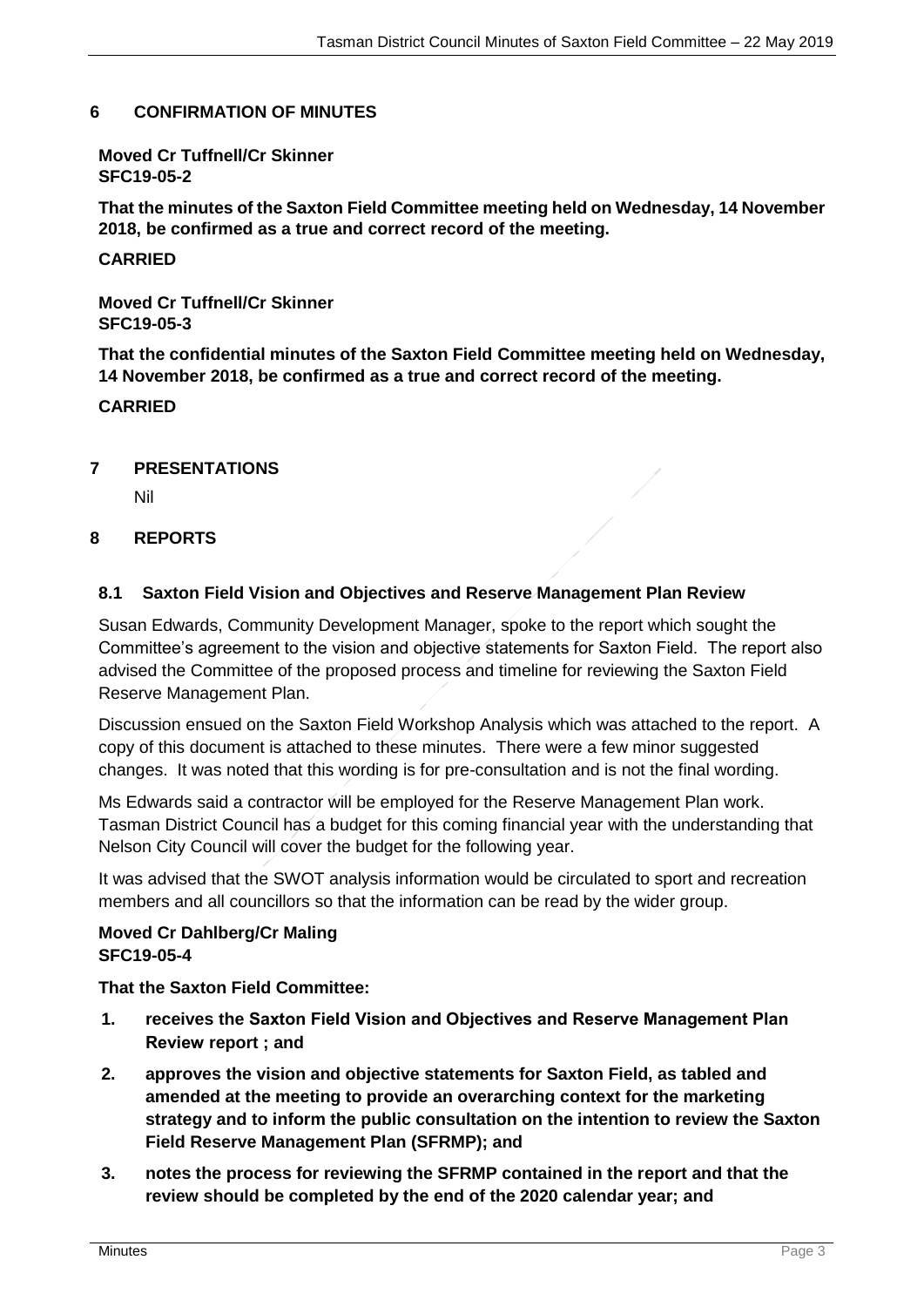# **4. requests that staff advise both Councils respective Community Development and Community Services Committees of the work contained in 2. above. CARRIED**

# **8.2 Recommended Next Steps for Developing a Marketing Plan for Saxton Field**

Lynette Haack, Events and Venues Advisor, spoke to the report which sought the Committee's agreement on the next steps for the development of a marketing plan for Saxton Field.

The Committee noted they like that the plan is focusing on marketing Saxton Field locally/regionally. This focus in important because local residents will be the primary users and will also be the drivers behind attracting South Island, national and international events to the complex.

The Committee advised they would like a public meeting to be held, along with consulting with the Saxton Field user groups. It would be good to discuss the vision statement and the Reserve Management Plan pre-consultation at this meeting.

#### **Moved Cr Tuffnell/Cr Skinner SFC19-05-5**

**That the Saxton Field Committee:**

- **1 receives the Recommended Next Steps for Developing a Marketing Plan for Saxton Field RSFC19-05-2; and**
- **2 agrees that the next step in the development of the marketing plan is to conduct workshops first with the Saxton Field resident codes and Sport Tasman, and second with the Saxton Field facility managers, based on the priorities noted by the Committee in the workshop on 17 April 2019.**

**CARRIED**

# **8.3 Saxton Field Activity Report**

Richard Hollier, Reserves and Facilities Manager, and Andrew Petheram, Property Parks & Facilities Asset Manager, spoke to the report which updated the Committee on the progress of the following projects:

*Champion Drive/Saxton Field link road*

Work has been completed apart from some landscaping.

#### *Velodrome lighting*

It was noted that staff consult with Cycling Nelson in regard to lighting at the velodrome. Staff also consult with Jason Craig who is a representative of the velodrome. Mr Petheram said he will talk to Mr Craig about the usability of the track in the evening and will also ask Tasman Wheelers.

#### *Walkway/cycleway link to Saxton Oval*

Work has been completed and it looks really good.

#### *Mountain bike track development*

It was noted that the mountain bike track is a gentle children's trail and more like a pump track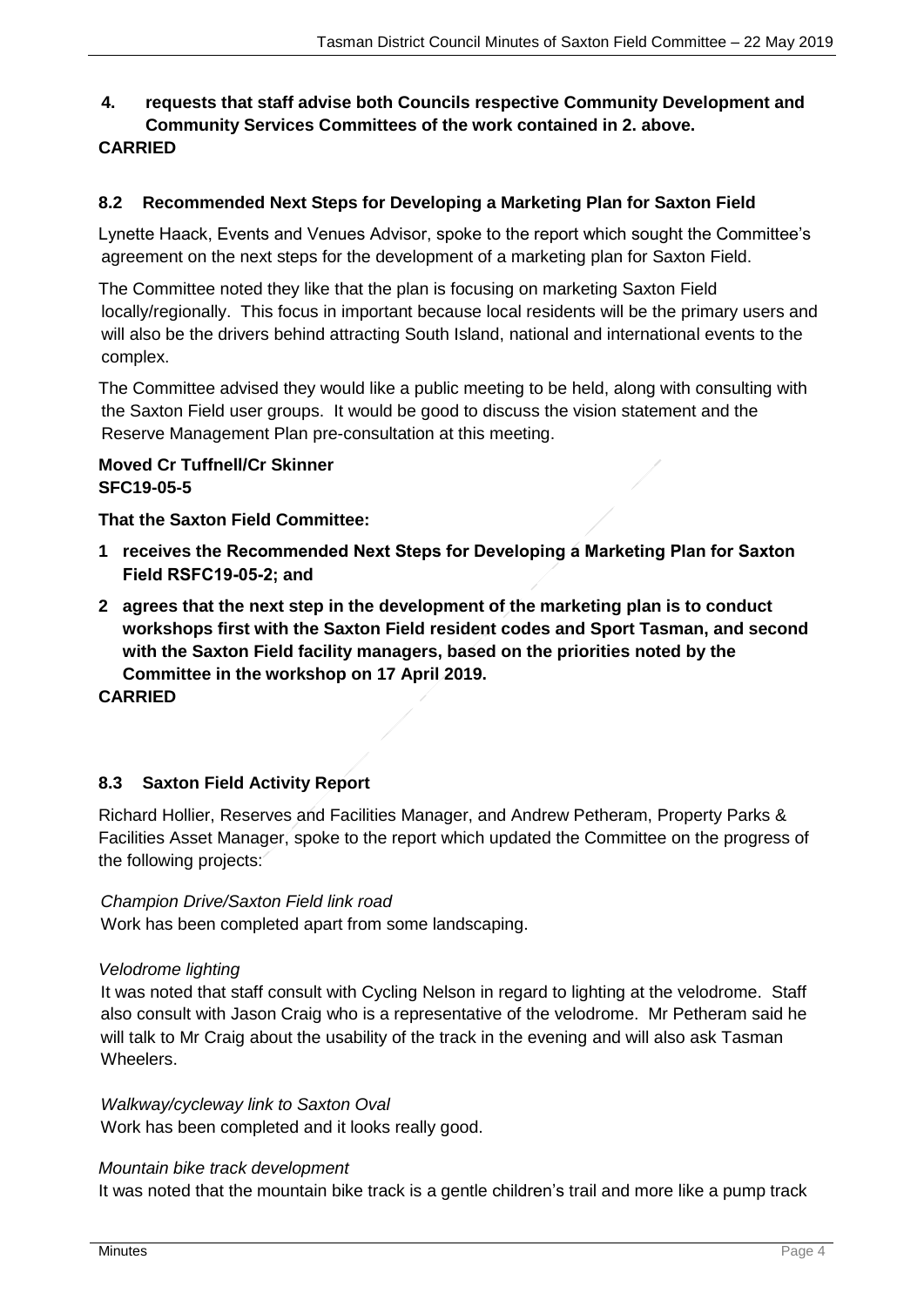than a mountain bike track in the hills.

#### *Shade sail*

Staff are working with Jason Craig regarding the location of the shade sail.

#### *Landscaping adjacent to the Target Shooting/Indoor Cricket building*

Clearing of the bank has now been completed. The tree planting will be next. The Committee asked staff to look into the lighting in this area as it's very dark at night.

#### *Signage and sponsorship*

Six signs have been sold. Another round of seeking sponsors will be happening soon.

#### *Daelyn walking/cycling entrance to Saxton Field*

In response to a question, staff don't believe it is necessary to have a playground at this location, as there are several playgrounds within Saxton Field. The land was primarily brought for access into Saxton Field.

#### *Athletic track resurface*

The track surface at Saxton Field is 14 years old and generally the life expectancy of a surface is 10 years. In regard to alignment, staff talked to the Athletics Club and advised there was no funding to align the track so the track will be replaced on the same alignment. In regard to seating, there could be space to bring in portable seating at the south end of the track.

#### *Tree planting – Champion Green*

It was confirmed that the Committee supported the tree planting around Champion Green. The Committee noted that it is important to consider the type of tree that is planted. Mr Hollier advised that staff have spoken to residents regarding the location of the trees, some time ago etc.

Dave Leonard from Nelson Cricket was in attendance and commented on various matters:

- he made a submission to Nelson City Council on its Annual Plan with Nelson Cricket's vision for the future of Saxton Oval. He said it was a long term project but they are currently working with New Zealand Cricket and broadcaster (currently Sky) around the risks of Saxton Oval not being allocated international cricket in the future. Saxton Oval does not currently have broadcast or media facilities. A future proposal would request putting two broadcast towers at the north and south end of the oval;
- Nelson Cricket have currently spent \$250,000 on temporary overlay;
- support from New Zealand Cricket and Sky around event commitment. There are also opportunities around external funding from Sky and New Zealand Cricket. The proposal could also benefit other events i.e. Opera in the Park;
- it also means domestic T20 matches will be televised and it would provide an opportunity for domestic and international cricket;
- a proposal will be drafted in time for the next Saxton Field Committee meeting in August;
- it would cost approximately \$600,000 for both broadcasting towers;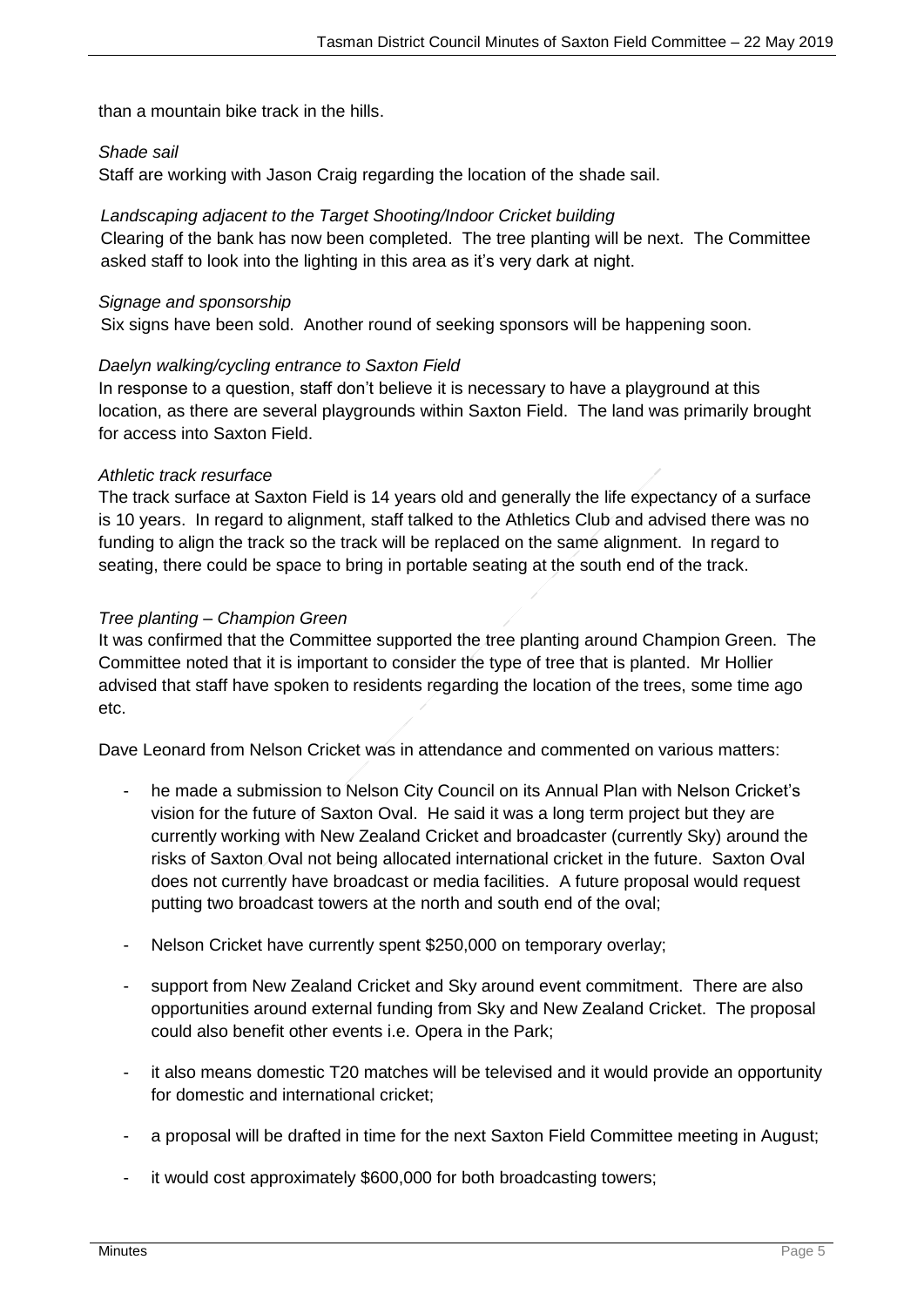- discussion ensued on naming rights and if naming rights could partially fund the structure. In regard to the policy, naming rights can be used for towers but not venues. A report will be included in the next agenda and staff will go through the process.

# *Cr Dahlberg left the meeting at 10.53 am*

Roger Ball and Lynette Haack from Nelson City Council gave an update on the recent Bay Dreams Festival. A report will be included in the next Saxton Field Committee agenda seeking the Committee's agreement for the use of the camping site at Saxton Field for the next Bay Dreams concert.

It was noted that the recent Bay Dreams Festival was a success with 1300 campers staying at Saxton Field and the Bay Dreams team are seeking to use the site again. Bay Dreams have received a resource consent for the next five years. The same protocols would be in place i.e. protecting the grounds and consultation with neighbours.

### *Cr Dahlberg returned to the meeting at 10.58 am.*

It was requested/discussed that Saxton Field should be regarded as a secondary venue for camping, and not the primary one due to transport logistics and to manage growth in numbers.

# **Moved Cr Maling/Cr Skinner SFC19-05-6**

**That the Saxton Field Committee receives the Saxton Field Activity Report CARRIED**

# **9 CONFIDENTIAL SESSION**

Nil

The meeting concluded at 11.00 am

Date Confirmed: Chair: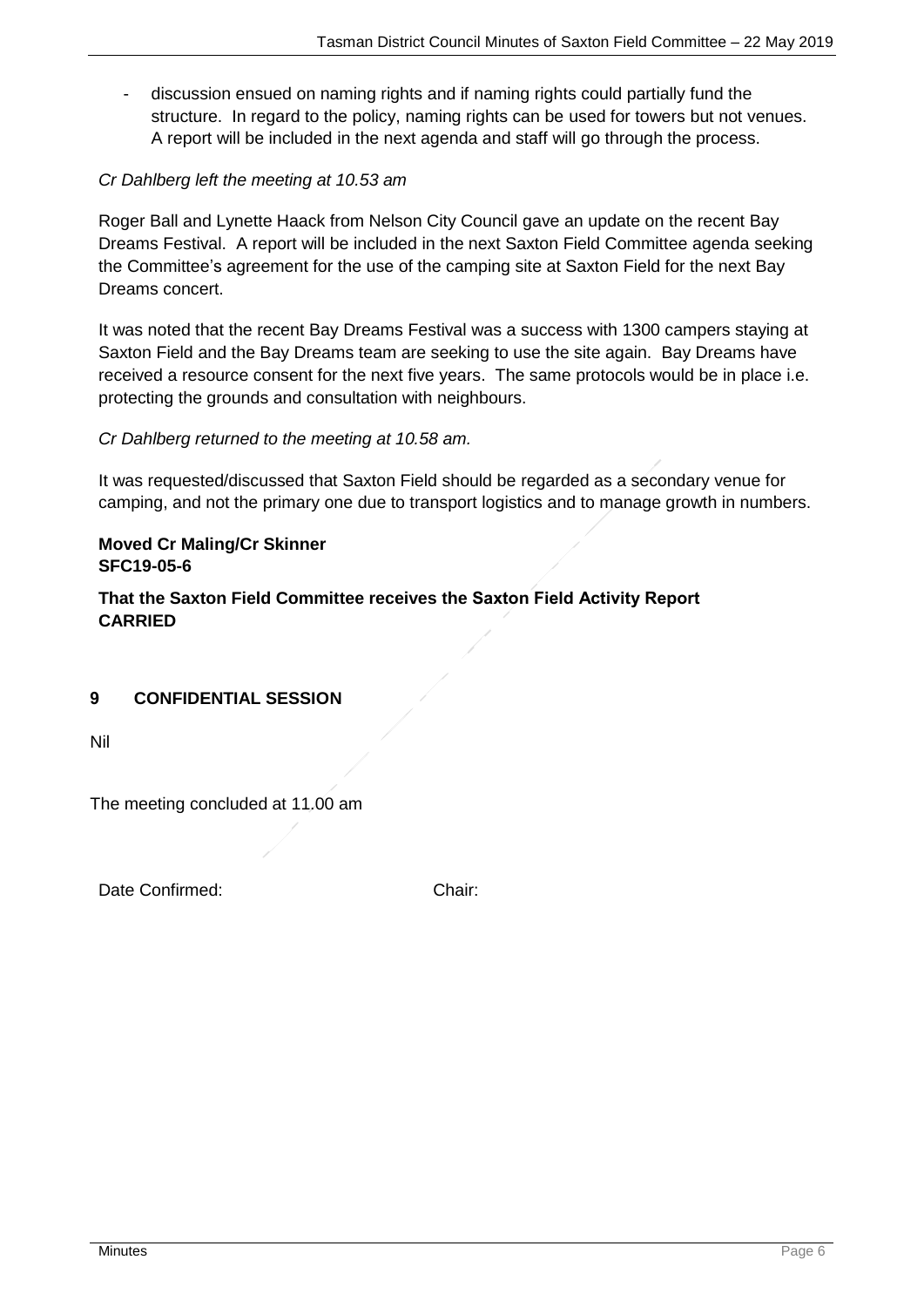



# **SAXTON FIELD WORKSHOP ANALYSIS**

### **Vision:**

- 1. The primary purpose of the Saxton Field complex is a high quality venue which caters for regional sport and recreation activities based on a collaborative sports clustering model.
- 2. It also has a key role in providing an attractive aesthetic greenbelt for the regional community with open space and trees, which can be used for informal recreation and provides for spectators to watch activities.
- 3. Saxton Field provides for ancillary activities, including high level (national and international) sporting activities and events.

#### **Benefits:**

- 1. Health, social and wellbeing benefits are received by the regional community through active and passive participation in sports and recreational activities, and creating community engagement and social connectedness.
- 2. Flagship facility for regional sport, recreation and cultural events, participation and viewing, which showcases the region and which the community can be proud of.
- 3. Economic benefits are derived from the activities occurring at Saxton Field through attracting tourists and visitors to our region to be engaged in sport and recreation activities and to attend events held at the complex.
- 4. Saxton Field provides environmental protection, open space and aesthetic benefits.
- 5. Saxton Field is where the regional community comes together to participate and recreate.

# **Objectives:**

# **A. Sport and Recreation**

- 1. Saxton Field is based on a collaborative and inclusive sports clustering model and provides the opportunity for the regional community to learn and participate in a range of formal and informal sport and recreation activities, across a range of levels, and ages, in a high quality regional sport and recreation complex.
- 2. Saxton Field provides the opportunity to contribute to social connectedness and to enhance community health and wellbeing through participation in active and passive sport and recreational activities.
- 3. Facilities are cost effective and affordable to a wide range of users.
- 4. Saxton Field provides facilities where people can learn to play sporting and recreational activities and other life skills (e.g. learning to ride a bicycle, motorcycle training).
- 5. Saxton Field provides facilities for supporters of participants to view activities.
- 6. Saxton Field provides the opportunity to attract high calibre coaches to the region due to the high quality of its facilities.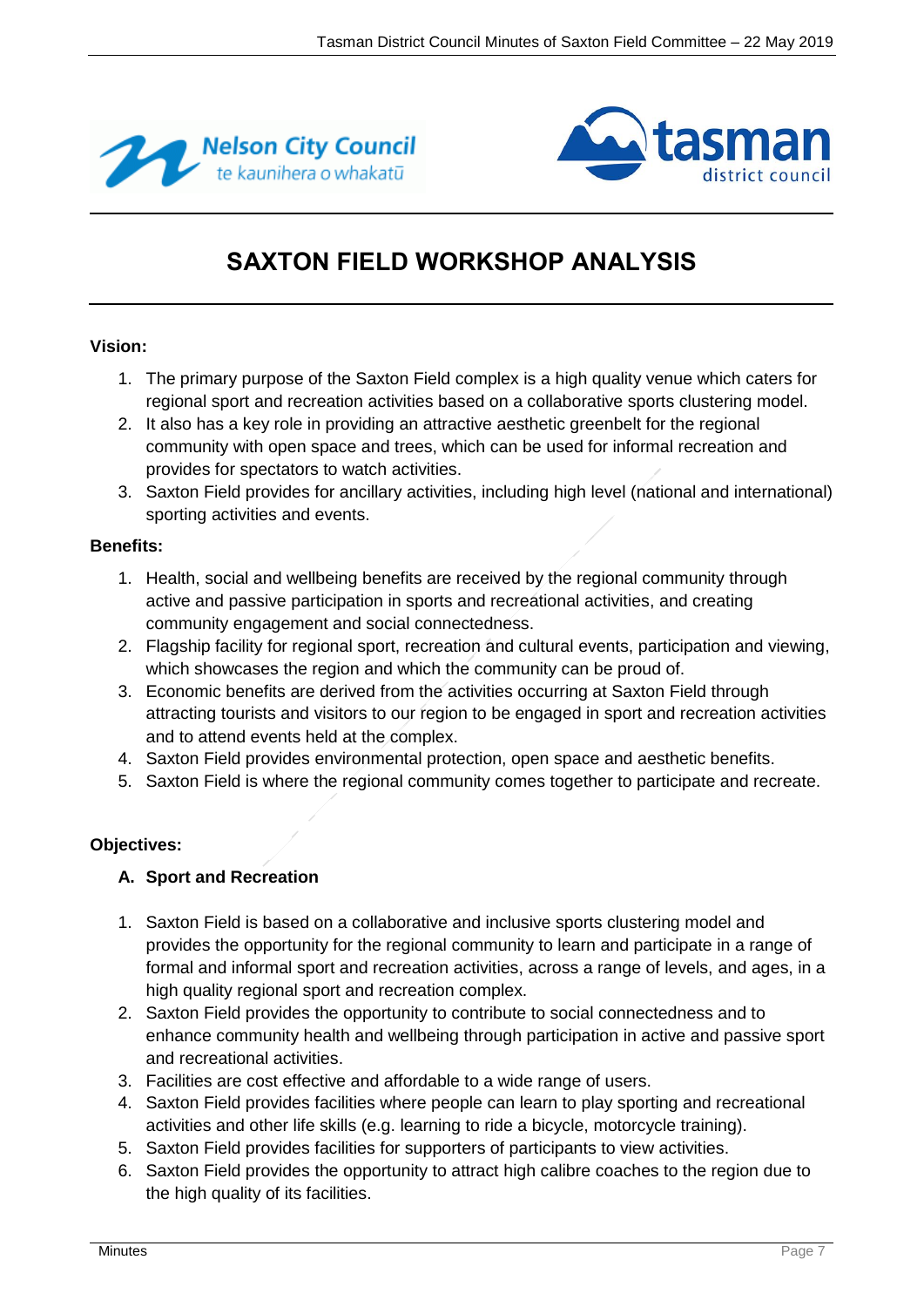- 7. Saxton Field facilities are flexible and can adapt to changing sport and recreation trends.
- 8. Saxton Field enables a range of ancillary code-driven tournaments to be held in the region (e.g. school events, masters games, national and international sport and recreation events) which provide economic benefits to the region and the events can encourage increased regional participation in sport and recreation.

# **B. Environmental/Landscape/Open Space**

- 1. Saxton Field provides an attractive setting for participating in sport and recreational activities.
- 2. Open space is retained for environmental and aesthetic enhancement, and to provide amenity areas for informal recreational activities like walking, running, cycling and playing casual recreational activities.
- 3. Planting enhances biodiversity and the activities and values of the complex through native plantings along streams and in wetlands, and shade trees associated with recreational activities.
- 4. Facilities and plantings are designed in a safe manner, using CPTED (Crime Prevention Through Environmental Design) principles and can provide for multiple purposes (e.g. assisting with stormwater detention).
- 5. Saxton Field provides a venue for environmental education activities to occur.
- 6. Saxton Field showcases the attractiveness of the region during national and international events.

#### **C. Economic Development and Events**

- 1. Saxton Field enables events to occur which promote the Nelson/Tasman region.
- 2. Saxton Field contributes to the regional economy by catering for a range of sub-national, national and international sporting and recreational events, where these are compatible with the primary purpose of the complex as a regional sporting and recreation venue.
- 3. Saxton Field provides the opportunity for other community activities (like music events and festivals, circuses, technical displays, hot air ballooning) in order to contribute to the regional economy and provide community activities, where these are compatible with the primary purpose of the complex as a regional sporting and recreation venue.
- 4. Commercial activities ancillary to other activities or events at the complex are provided for (like food and drink vendors, product displays, event-related camping), where these are compatible with the primary purpose of the complex as a regional sporting and recreation venue.

# **D. Culture and Heritage**

- 1. Saxton Field provides the opportunity for a range of cultural and heritage events (like Opera in the Park, Kapa Haka, history and heritage activities) to be held where these are compatible with the primary purpose of the complex as a regional sporting and recreation venue.
- 2. The Councils will look for opportunities for iwi engagement and participation in Saxton Field activities (e.g. review of the Saxton Field Reserve Management Plan).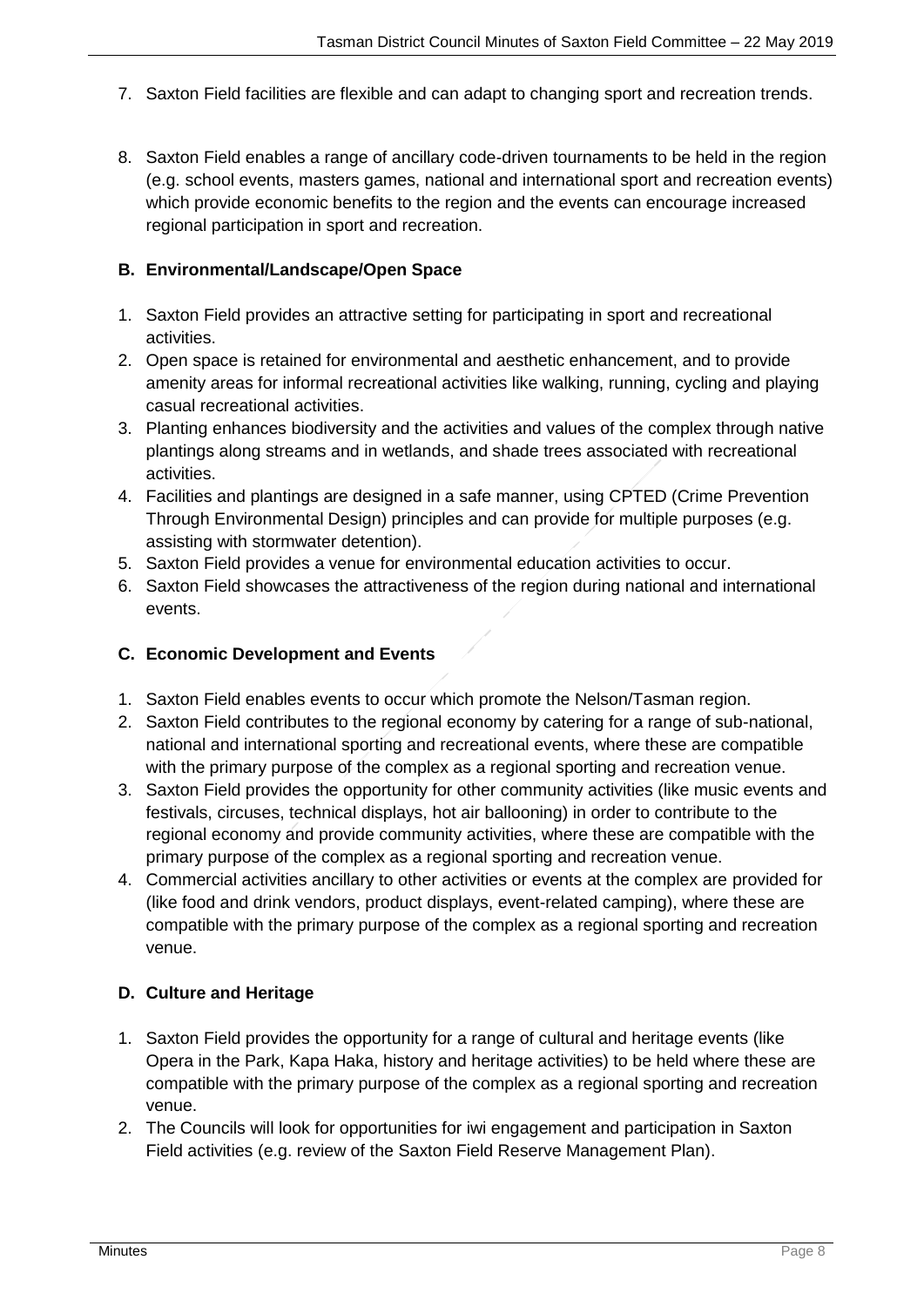- 3. Saxton Field provides the opportunity for a range of ethnic groups within the Nelson/Tasman region to undertake cultural activities and for new migrants to the region to become engaged in sport and recreation activities.
- 4. The cultural and heritage history of the area containing and surrounding Saxton Field is interpreted to the community at the complex.
- 5. Saxton Field provides the opportunity for sculptures and other works of art to be displayed either permanently or temporarily.

# **E. Community Objectives**

- 1. Saxton Field is a high profile complex which the Nelson/Tasman community can be proud of.
- 2. Saxton Field provides facilities which are available for use during civil defence and emergency management events, for example as a welfare centre.
- 3. Saxton Field enhances residents and visitors lives by providing a venue for a wide range of community activities which are fun and enjoyable.
- 4. Saxton Field facilities are flexible to use (e.g. can accommodate arts events, festivals, community events) and are easy to find out information about, access, book and use.
- 5. Saxton Field illustrates the collaborative nature of Nelson City Council and Tasman District Council working together and with the community.

# **SWAT Analysis:**

# **Strengths analysis**

- **Location**
- Wide range of activities in one place
- Regional sports codes
- Has wider regional use e.g. Marlborough
- Opportunity for national and international tournaments
- Quality of the facilities
- Transport and road access
- Parents have a one stop shop to bring their kids to
- The scale and size of the complex is bigger than is provided in most provincial centres
- The mix/range of sports cater for a broad range of sport and recreational activities

# **Weakness**

- Booking "system"
- Lack of marketing, facility information and promotion
- Some groups pushing self-interests
- Lack of criteria to prioritise requests
- Out-dated RMP
- Lack of specific policies e.g. signage, naming rights
- Some members of the public don't comprehend the offering of Saxton Field and its purpose
- Lack of understanding of wider community benefits
- Having everything in one place if damaged in natural disaster
- Public transport and road access (internal and external) and having the capacity to cope with growth